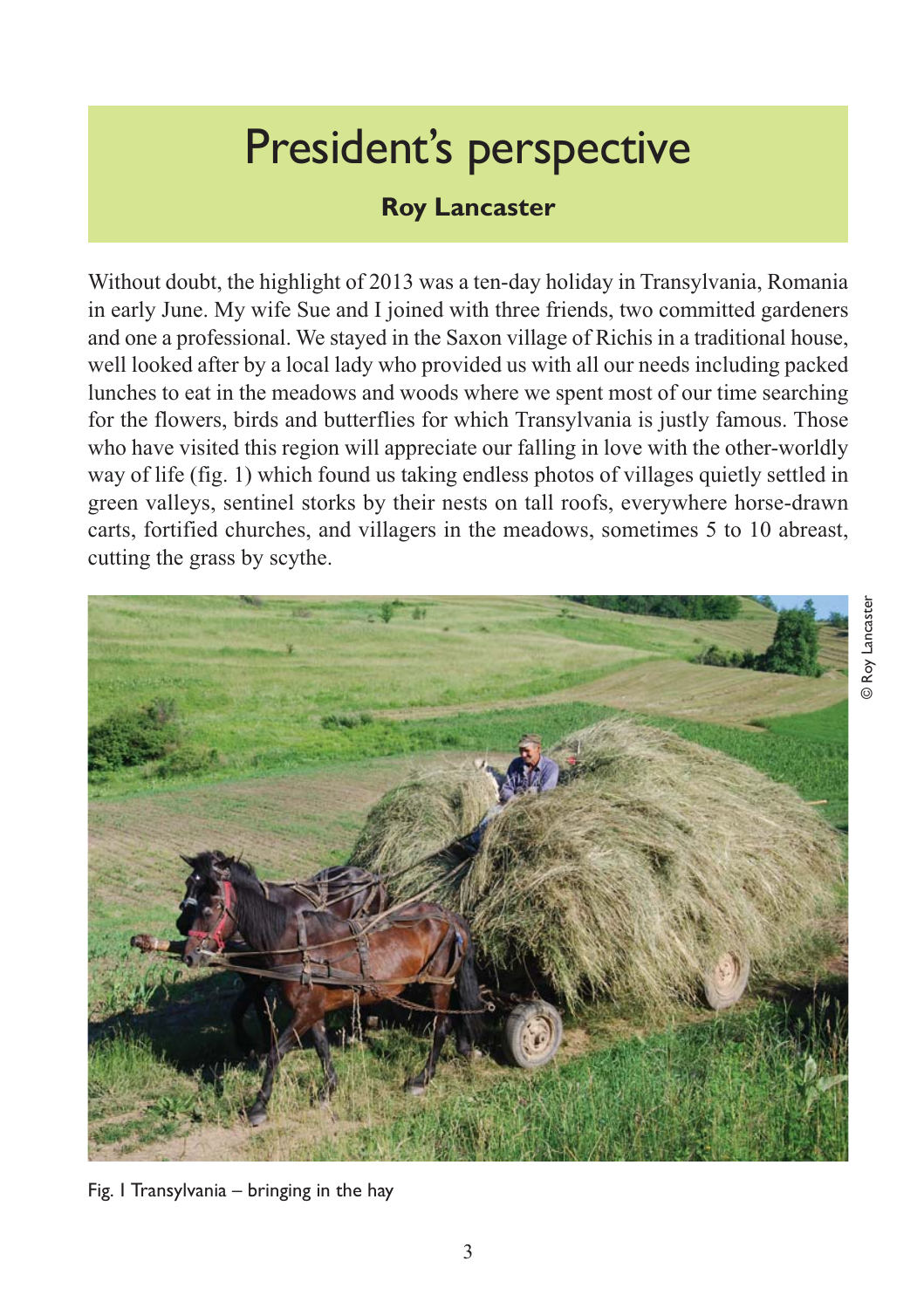It was the meadows that provided most of our flowers (fig. 2) and butterflies, and we timed our visit well, arriving just as scything was getting under way in some areas. As for the flowers, we saw lots of species familiar from English grassland and marginal land such as *Hypericum perforatum, Galium verum, Sedum telephium, Rhinanthus minor* and *Centaurea scabiosa*, but it was the wealth of perennials more familiar to us from our gardens which most attracted our attention and our cameras. I'll take just two genera, *Campanula* and *Salvia*, as examples. Our searching in meadows and woodlands revealed seven bellflowers – *CC. rapunculoides, persicifolia, patula, glomerata, sibirica, trachelium* and *cervicaria* – and seven salvias: *SS. verticillata, nemorosa*, *austriaca, pratensis, glutinosa, transsylvanica* and *nutans*, the last a speciality there, with branching stems carrying terminal clusters of nodding, violet-blue flowers. Elsewhere we saw *SS. verticillata* and *nemorosa* forming colourful drifts on roadsides such as the main highway from the city of Sibiu to Sighisoara, best known as Vlad the Impaler's (alias Dracula's) birthplace.

Other roadside perennials included *Lavatera thuringiaca* (fig. 3), a wild parent (with *L. olbia*) of the popular garden hybrid *L.* x *clementii* and its selections of which 'Barnsley' and 'Rosea' are the best known. *Thalictrum lucidum* and that bold milkweed *Asclepias syriaca* also favoured roadside banks and ditches, the latter forming in places extensive colonies. One of Britain's rarest natives, the woolly woundwort, *Stachys germanica* (fig. 4), is found only in Oxfordshire whereas in



Fig. 2 We found most of our flowers in the meadows – here *Dianthus carthusianorum*, *Galium verum* & *Erigeron annuus*

Fig. 3 *Lavatera thuringiaca*, a wild parent of several popular garden hybrids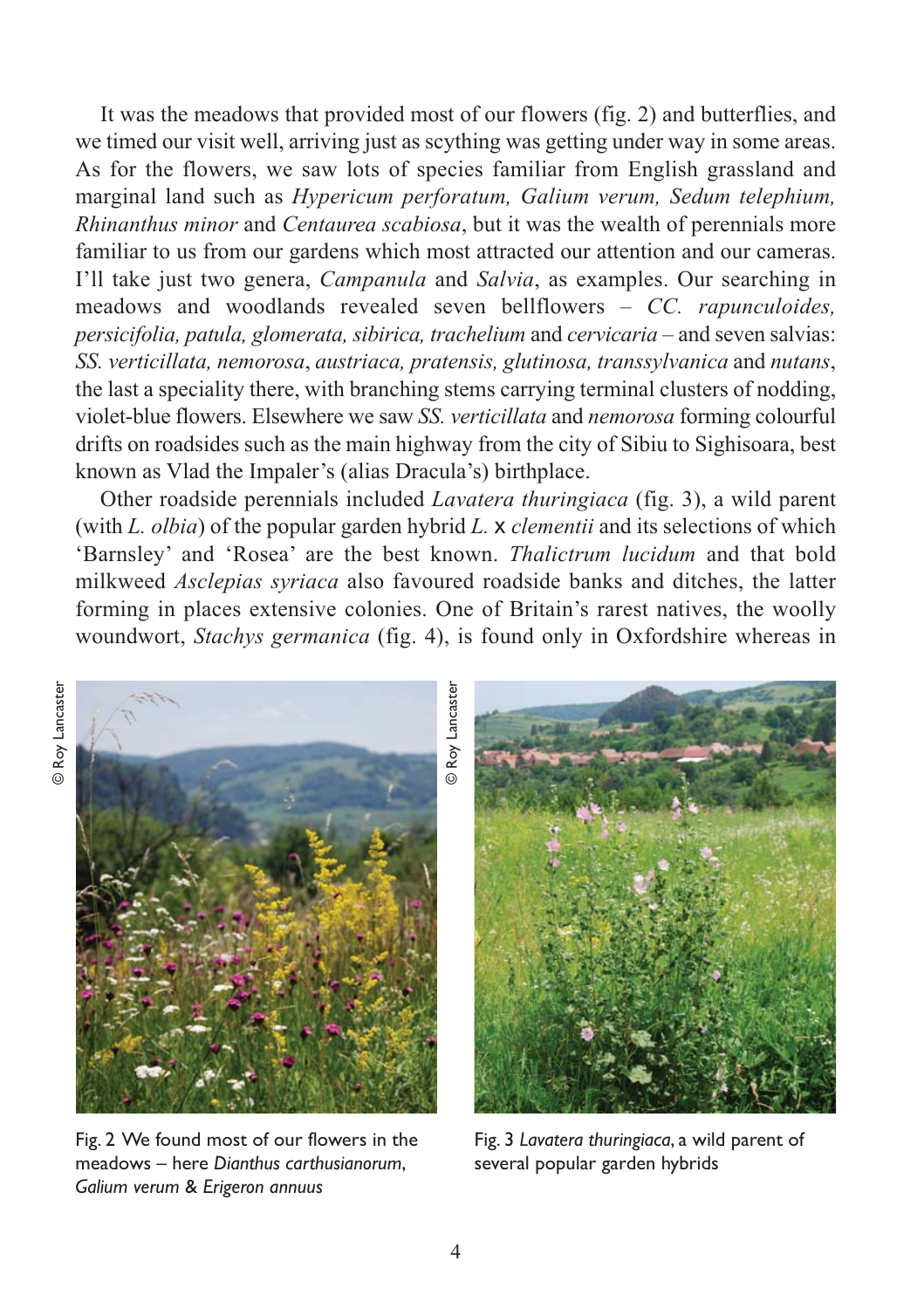Transylvania it was common on roadsides and dry, especially calcareous, banks. It is occasionally grown in gardens here where its erect clumps of grey, woolly stems and foliage, and long spikes of densely whorled, purplish-pink, two-lipped flowers are a real joy.

Of the meadow specials my particular favourites were the deep blue *Gentiana cruciata*, the rich-yellow-daisied *Inula ensifolia, Clematis integrifolia, Anthericum ramosum* and **the** most wonderful grass, *Chrysopogon gryllus* (fig. 5)*,* whose pendant, golden spikelets were carried in glistening panicles on 1.2m tall stems above leafy clumps. Why, I asked my colleagues, isn't this in cultivation at home?

As a change from meadows we decided to head for the Carpathian Mountains near Brasov where, on a gloriously sunny day, with a blue sky and all the trimmings, we meandered through subalpine pastures rich in flowers and butterflies. *Digitalis grandiflora, Nepeta nuda* and *Dianthus carthusianorum* were at their peak but the best was yet to come. Descending into the valley, we took a stroll through the spectacular limestone gorge at Zarnesti where more gems awaited us in the form of *Campanula carpatica* and the unbelievably dainty *Dianthus spiculifolius* whose white, feathery flowers, above mats of narrow leaves on high rock ledges fooled me at first into thinking they were those of a cotton grass. But we were not yet done. While I was dutifully slicing cucumbers for our picnic salad, the others wandered off to look for butterflies. I heard someone call excitedly but I delayed investigating until it was



Fig. 4 A rare British native, *Stachys germanica* was common on Transylvanian roadsides



© Roy Lancaster

<u>,</u>

Roy Lancaster

Fig. 5 *Chrysopogon gryllus* – why isn't it grown widely in the UK?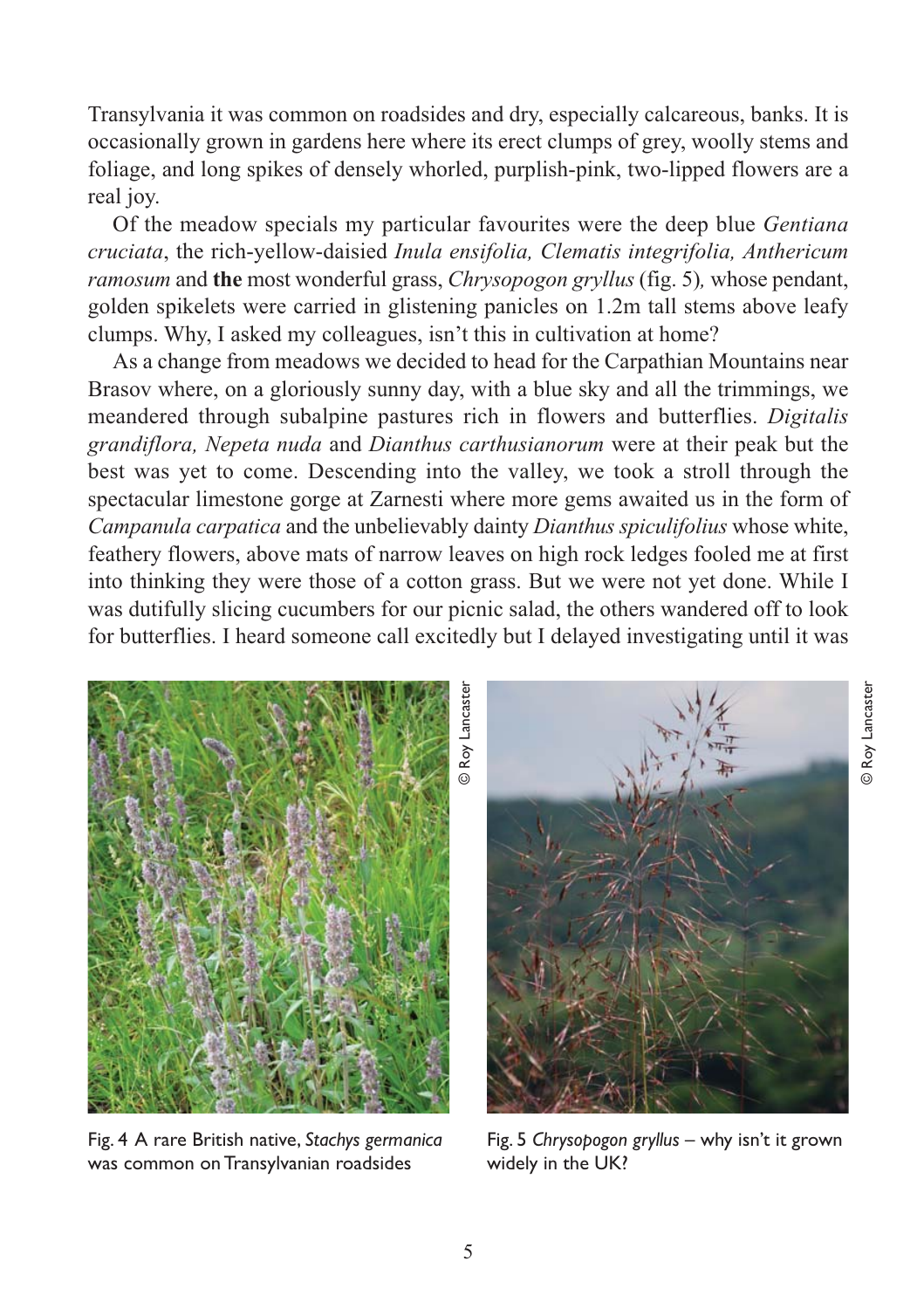too late. They had seen a beautiful Camberwell Beauty on a rock and, though I was pleased to see the photographs they had taken, I was mad with myself and the cucumbers for missing it.

The most exciting plants are often those we receive as unexpected gifts and I was the lucky recipient of one such in early April last year when attending the Cornwall Garden Society's Spring Show held at Boconnoc, near Lostwithiel. I had been invited to help with the judging of the competitive classes and the following morning to open the show. It was a beautiful day and the showground was rapidly filling with visitors intent on enjoying themselves. Having fulfilled my duties and about to join the crowd, I was presented by the Chairman with a plant in a pot. No ordinary plant this. It consisted of a single, slender, green, purple-flushed stem to 1m bearing at 8–10cm intervals whorls of narrow, grass-like leaves coiled at the tips. In the leaf axils were nodding clusters of tubular cinnabar-red flowers with six, tiny, green teeth surrounding the mouth. The label told me it was *Polygonatum kingianum* (fig. 6), a remarkable Solomon's Seal from north Vietnam, rare in cultivation and probably tender. Given its origin, I placed it in my cool greenhouse where it continued to flower for several weeks while its stem reached for the heights, attaining 3m by the end of the summer. I checked it again in January this year and it remains green, both stem and leaves.

Another gift, this time from a Belgian visitor to my garden, flowered for the first time in April. This was *Rohdea jinshanensis* (fig. 7), another Chinese perennial,

© Roy Lancaster



Fig. 6 *Polygonatum kingianum*, a remarkable Vietnamese Solomon's Seal, in Roy's cool greenhouse

Fig. 7 *Rohdea jinshanensis*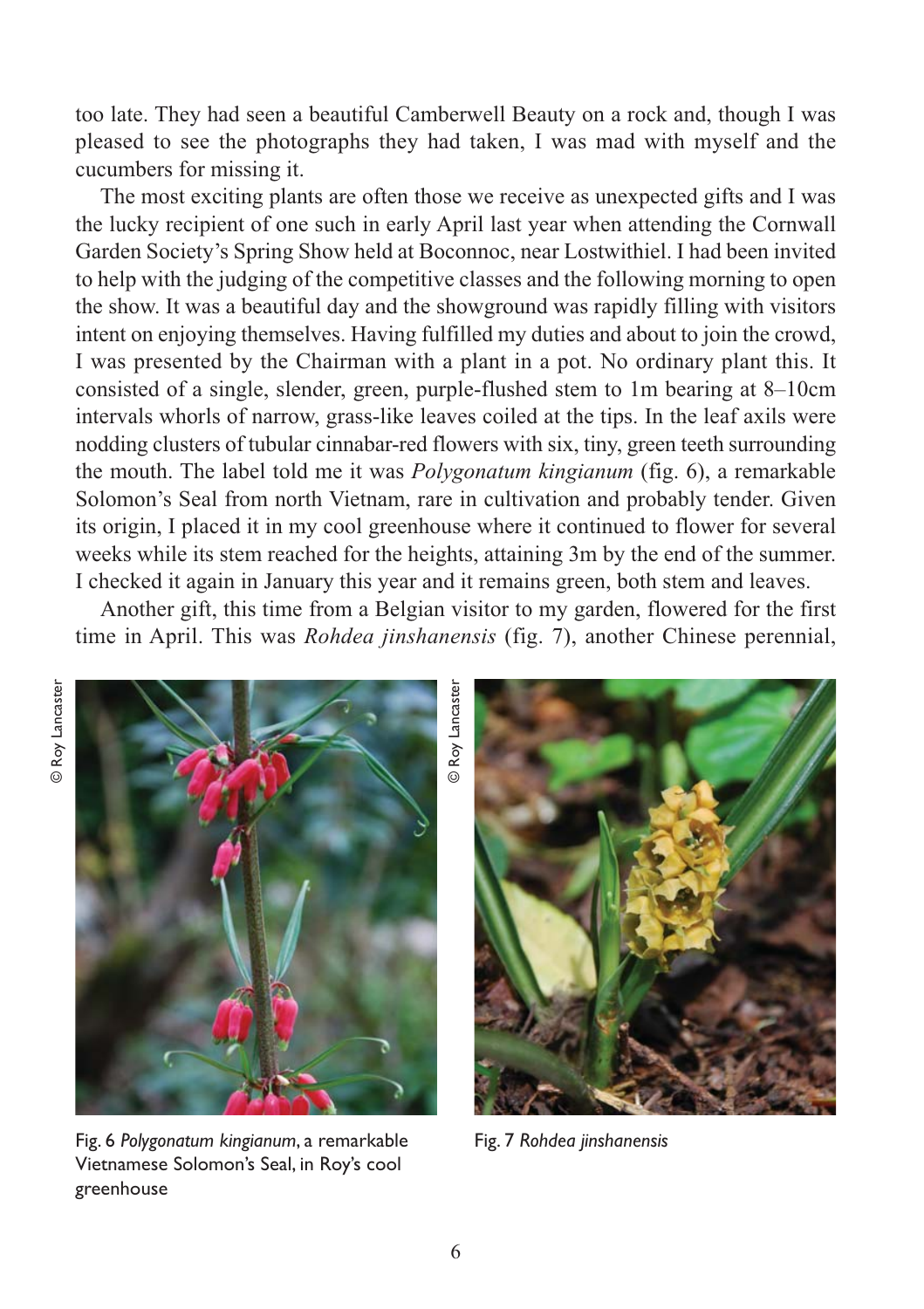

Fig. 8 Military Orchid in France – a rare species in England

Fig. 9 Sweet-smelling *Polygonatum odoratum*

differing from the more commonly grown *Rohdea japonica* in its long, leathery, strapshaped leaves. The curious short spikes of greenish-yellow flowers appeared just proud of the ground at the base of the leaves and continued into May.

How often do you catch sight of something from a passing car and then agonise as to whether you should have stopped. I have known many such experiences in my life and it almost happened again one morning in May when my wife and I were in France heading from Malesherbes to Milly-la-Forêt on our way to the Courson Flower Show. Sue was driving when she spotted what she thought might be an orchid on the grassy roadside verge. We decided to stop and investigate and we were so glad we did. We ended up finding not one but several populations of Military Orchid (*Orchis militaris*) (fig. 8) a rare species in England. With them grew scattered spikes of Butterfly Orchid (*Platanthera chlorantha*) and a single, stout spike of Purple Limodore (*Limodorum abortivum*), a leafless saprophytic orchid looking for all the world like the emerging shoot of a purple asparagus. It can reach as much as 80cm tall and has a spike of violetcoloured flowers. Accompanying them were colonies of sweet-smelling *Polygonatum odoratum* (fig. 9), blue-flowered *Ajuga genevensis*, Wood Violets (*Viola riviniana*) and *Euphorbia cyparissias*. On the fringes of the wood nearby a St. Lucie cherry, *Prunus mahaleb,* was in white flower, its branches entwined with a fragrant cream-flowered honeysuckle (*Lonicera caprifolium*). What more could we have asked for?

In early May I had an all too brief but enjoyable visit to Sue and David Ward's garden which is just a few minutes drive from our own. It had been raining but, as always, her plants were impeccable and well placed. I was pleased to see she had *Lamium orvala* and its white form 'Alba', both of which are long-time favourites of mine, while another favourite, *Epimedium davidii,* was looking in fine form with its characteristic dark stems and rich-yellow-spurred, pendant flowers.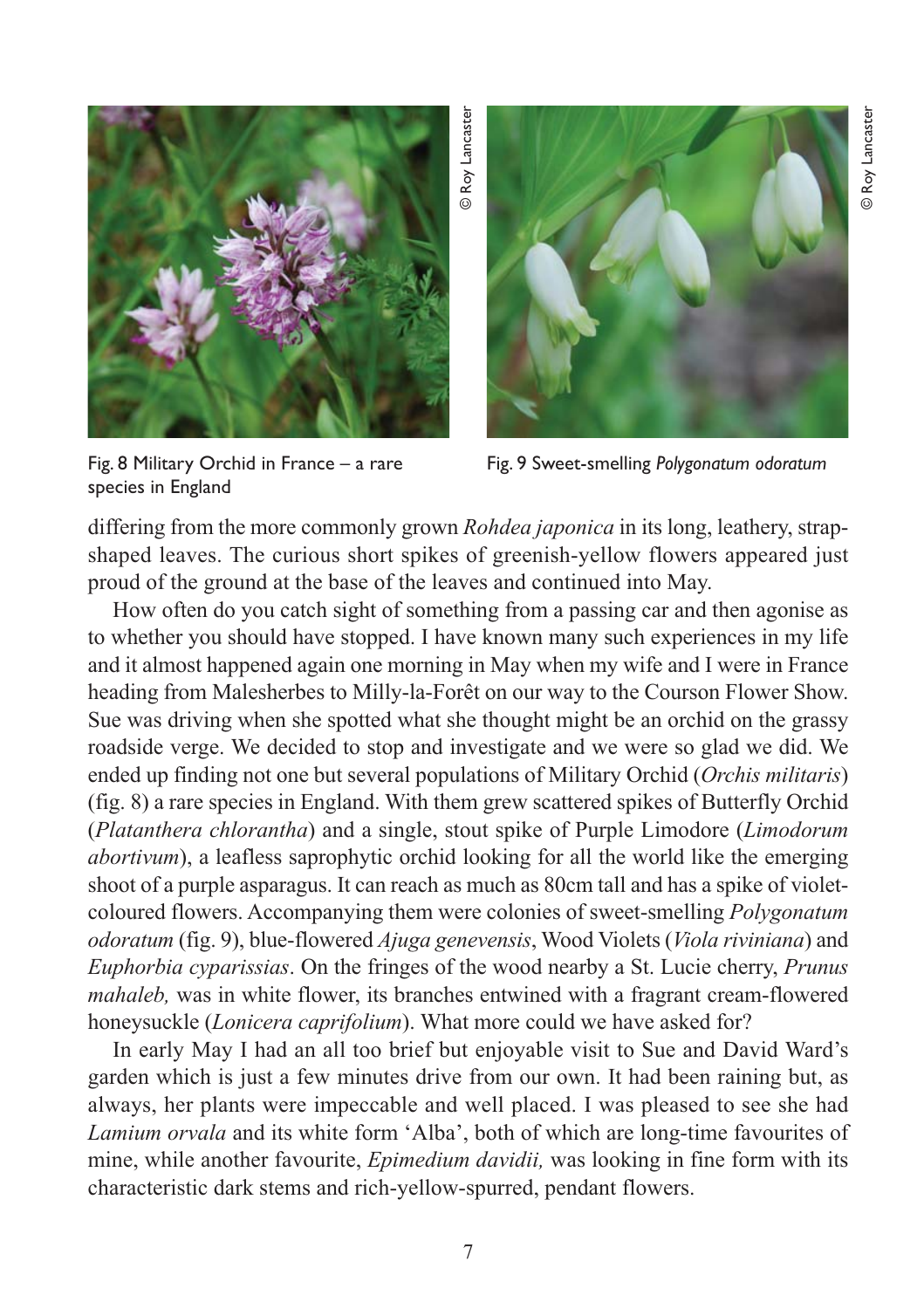I cannot mention Hampshire without telling you about a special visit I paid to the Sir Harold Hillier Gardens on  $9<sup>th</sup>$  July for the official opening by HRH The Duchess of Cornwall of the newly designed and planted Centenary Borders. This notable feature was first created to celebrate the Hillier Nurseries centenary in 1964 and originally contained many flowering shrubs backed by a large selection of hollies, box, yew, conifers and other evergreens. Over the years, its content changed several times, shrubs, roses and herbaceous perennials in various combinations providing colour and interest with varied success. However all this changed in 2010 following a decision to empty the borders and start anew. The result is impressive (fig. 10). According to David Jewell, Head of Collections, who with Head Gardener Fran Clifton headed the planting team of staff and volunteers, the new parallel borders, some 250m long on an east-west axis with access points at intervals, were planted with approximately 800 varieties of perennials plus 8000 bulbs as well as small trees and shrubs. An additional 20,000 bulbs, many of them alliums, were added last autumn to increase and extend the spring displays. Statistics apart, this is a major development in perennial plantings given the range of plants, species and cultivars, on display.



Fig. 10 The new 250m-long parallel borders at the Sir Harold Hillier Gardens